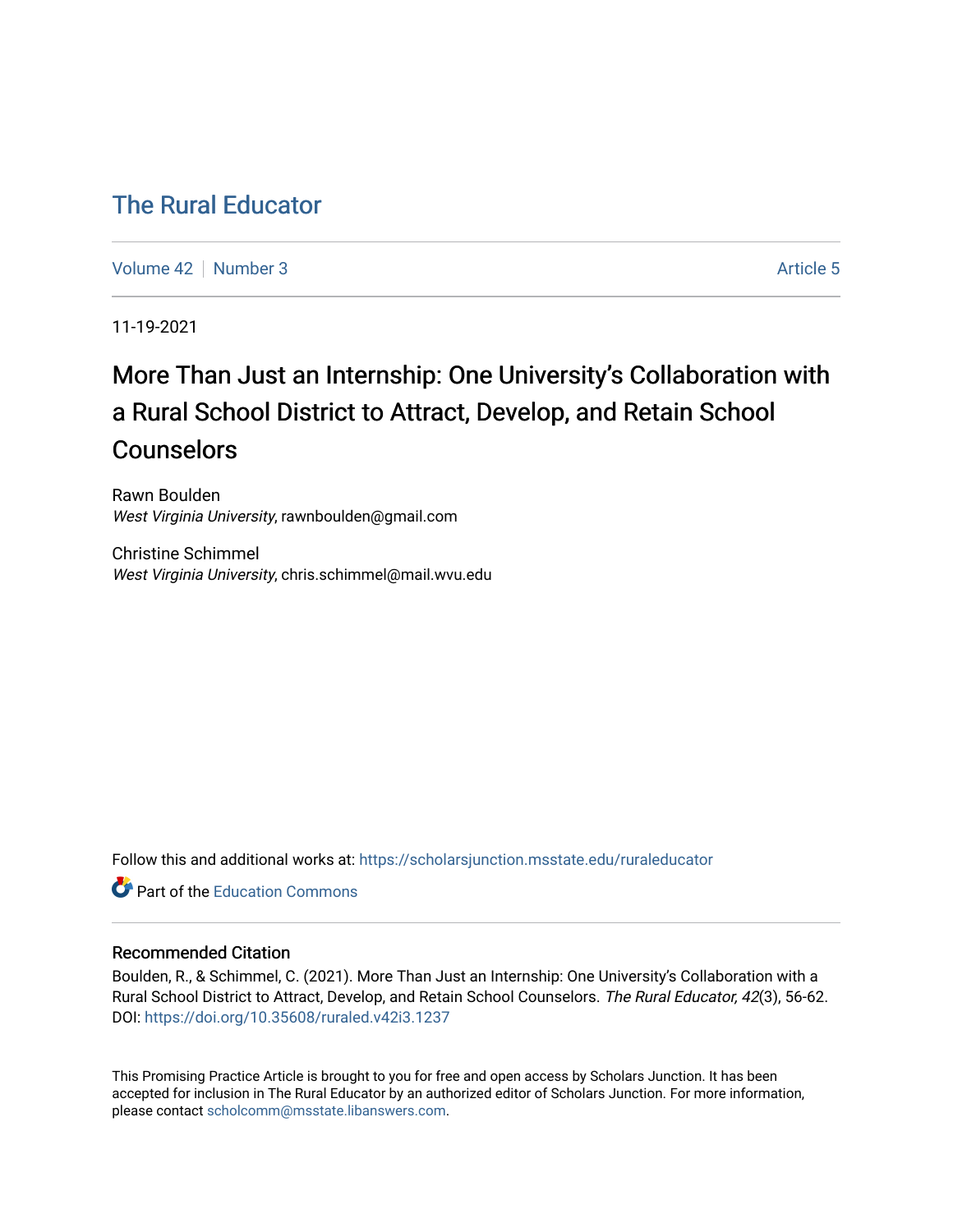#### *Promising Practice*

# **More Than Just an Internship: One University's Collaboration with a Rural School District to Attract, Develop, and Retain School Counselors**

## **Rawn Boulden Christine Schimmel**

*This promising practice describes an innovative collaboration between West Virginia University, a land grant institution situated in the middle of rural Appalachia, and Kanawha County Schools, located in Charleston, WV. The partnership aimed to assist the rural school district by supporting children in three elementary schools and by providing the university's school counseling students an immersion experience in rural schools, with the hope of retaining them in the school district following graduation. The collaboration fulfilled the original mission of the program in two ways; first, the school district retained one-third of the school counseling students who participated. Secondly, the collaboration was met with overwhelming support by district leadership, resulting in an increase in school counseling students entering the program in the next academic year.* 

It is well documented that rural locales often face immense difficulty recruiting and retaining qualified school personnel (Holme et al., 2017; Johnson & Reynolds, 2011). The reasons are wide-ranging, including smaller tax bases to fund public education (Kaden et al., 2016), lower pay (Glover et al., 2016; Johnson et al., 2012; Ladd, 2011), and burnout due to having to assume multiple roles (Maele & Houtte, 2012). The constant "revolving door" school culture negatively impacts students' learning and their ability to forge and sustain positive relationships with school staff. Similarly, a there is a nationwide shortage of school counselors (American Civil Liberties Union, 2019), who are often the only school-based mental health professionals qualified to support students' social-emotional needs. Given the well-documented economic, social, and mental and physical health disparities common to Appalachia and West Virginia, there is an imminent need for school-personnel trained in supporting students experiencing trauma and crisis intervention.

Considering this, we highlight an innovative school--university partnership, referred to as the "School Counselor in Residence (SCIR) program," an initiative developed to increase rural student access to qualified mental health resources while addressing school counselor shortages in West Virginia. We provide background context regarding the surrounding community and rationale for the SCIR program, followed by an overview of the program's framework and design. Lastly, we offer outcome data from SCIRs and key personnel (i.e.,

university personnel, school district personnel), and considerations.

#### **The Rural Context**

Before highlighting our initiative, it is important to contextualize the region, state, and community in which the promising practice was launched. Our promising practice is situated in Kanawha County, West Virginia, a state located wholly within the Appalachian region. The need for school counselors in this region is of utmost urgency. In fact, of the state's 55 counties, Kanawha County ranks first in deaths due to alcohol and drug-related diagnoses,  $17<sup>th</sup>$ in deaths due to drug overdose, and 14<sup>th</sup> in death by suicide rates (West Virginia Department of Health and Human Resources, 2016). These long-standing issues (e.g., intergenerational poverty, substance use, addiction) often elicit substantial trauma to communities, families, and children, who routinely witness the debilitating impact of addiction, poverty, and substance use. These ramifications can best be conceptualized through the termas "Adverse Childhood Experiences" (ACEs; see Felitti et al., 1998), defined by the Centers for Disease Control and Prevention (CDC; n.d.) as "potentially traumatic events that occur in childhood (0-17 years)" (para. 1). Examples may include witnessing parent/guardian substance misuse, poverty, witnessing domestic violence, parental separation, unresolved familial mental health problems, and physical abuse or neglect. West Virginia has among the highest rates of ACEs. Specifically, West Virginia ranks 6th nationally in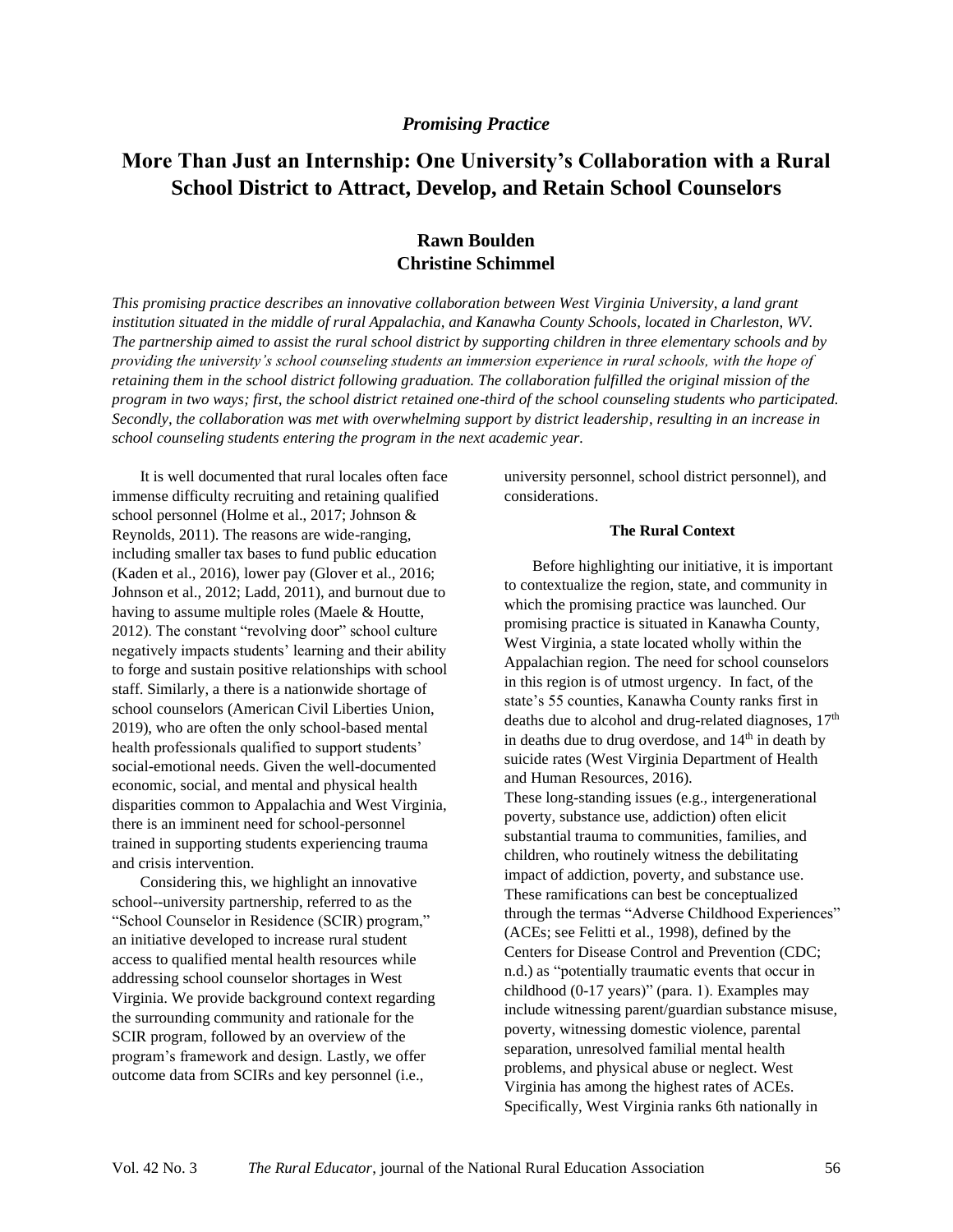the percentage of children who have faced at least two ACEs, and 3rd in the percentage of children who have faced at least one ACE (ACES; State Health Access Data Assistance Center, n.d.). These ACEs, when unaddressed, can impede students' ability to think, concentrate, regulate emotions, and succeed at school, thus possibly negatively impacting students' postsecondary outcomes (Morrow & Villodas, 2018; Perez et al., 2016; Sporleder & Forbes, 2016; van der Kolk, 2014; Zeng et al., 2019).

Students who have experienced trauma often encounter challenges in school settings. Within the classroom, teachers often feel ill-prepared to adequately support students' mental health needs (Alisic, 2012; Crosby et al., 2015). This inadequate preparation commonly leads to teacher frustration, burnout, and even attrition (Antoniou et al., 2013; Butler & Monda-Amaya, 2016; Karsenti & Collin, 2013). Given teachers' classroom-based challenges, school counselors, often the only school-based mental health professional, have the requisite knowledge, skills, and abilities, to adequately support students experiencing trauma and mental health challenges.

#### **The School Counselor and Student Mental Health**

School counselors play an integral role in supporting students' academic and postsecondary success, while prioritizing pressing student mental health needs (American School Counselor Association (ASCA), 2019). In many counseling graduate programs, school counseling graduate students take the same counseling coursework as students concentrating in clinical counseling. In other words, school counselors often have comparable counseling pre-service training to therapists working in clinical settings.

Individuals in rural locales may have limited access to community mental health resources (Bradley et al., 2012). Additionally, the school counselor may be the only qualified mental provider within a reasonable driving distance (Bain et al., 2011; Grimes et al., 2014). Despite this essential role, rural school counselors are often encumbered by barriers impeding student access (e.g., higher than average student-to-school counselor ratios), and have less availability and accessibility due to extra tasks. Like Kanawha County, rural school districts often struggle recruiting and retaining school counselors. Thus, the SCIR program was developed to address school counselor shortages while providing

additional mental health professionals to elementary schools, who often have higher student-to-schoolcounselor ratios than their secondary colleagues.

#### **School Counselors in Residence Program**

The SCIR program is a unique university-school district partnership between the Kanawha County Schools(KCS) and West Virginia University to recruit graduating school counselor education students (SCES) to fill elementary-level vacancies while concurrently fulfilling their university internship requirements, occurring during their final semester. The semester before their final year of studies, prospective SCIRs interview for a SCIR position with the Director of Counseling & Testing, along with university personnel. Candidates are assessed for their knowledge of student mental health needs along with their potential to meet the expectations of being a SCIR. Selected SCIRs are then placed at a high-needs elementary school in KCS where they are supervised by an experienced mentor counselor, who provides a minimum of one hour of weekly supervision. Unlike typical internships, SCIRs are compensated for their efforts. WVU and KCS submitted a grant, successfully securing CARES Act funding to support this promising practice. The funding procured provided each selected SCIR a daily KCS employee stipend, and a monthly housing stipend, as Kanawha is not within reasonable driving distance of WVU. Lastly, the funding provided program, departmental, and college fiscal support for SCIR-related expenses. SCIRs have several expectations, based on their dual school counselor and student identities. Firstly, as KCS employees, they are held to the same standards and expectations as fully-licensed educators, working the same contractual number of days and hours as their assigned mentor counselors. Concurrently, SCIRs are enrolled in WVU's weekly "school counseling internship" course, which meets virtually, offering SCES and fellow SCIRs opportunities to learn from each other, exchange ideas, brainstorm solutions, and receive formative and summative feedback from the university internship supervisor, a former school counselor. To augment supervision and communication channels, the university internship supervisor facilitated monthly supervision sessions comprised of all the SCIR stakeholders, including SCIRs. Monthly check-ins allowed for shared struggles and experiences to be processed across all the elementary schools in which SCES were placed.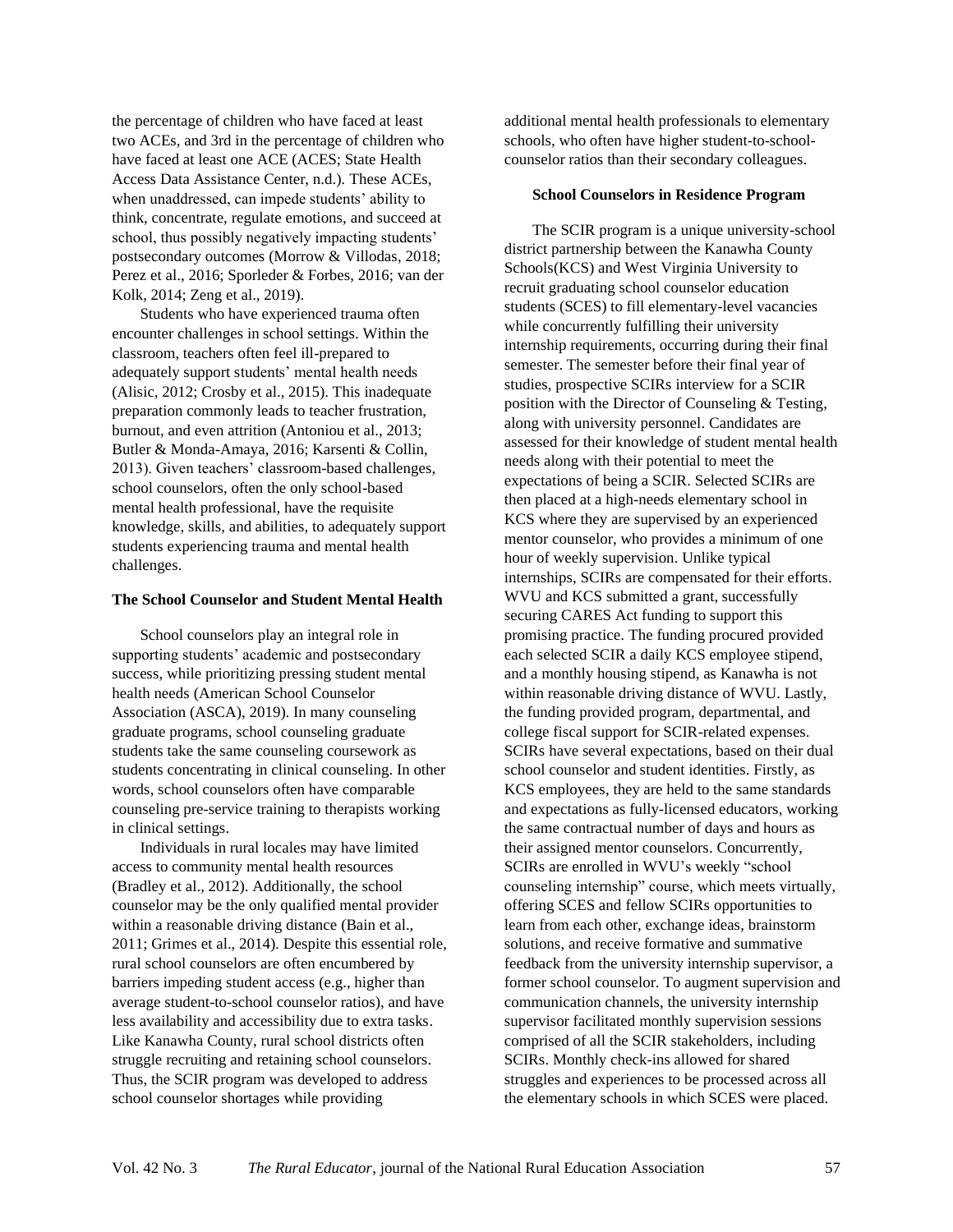| School Counselors in Residence (SCIR) Program--Visual Representation of Personnel and Duties |               |                                                                                                                                                          |
|----------------------------------------------------------------------------------------------|---------------|----------------------------------------------------------------------------------------------------------------------------------------------------------|
| <b>School District Personnel</b>                                                             |               |                                                                                                                                                          |
| Title                                                                                        | Supervisory   | Duties                                                                                                                                                   |
|                                                                                              | Role (if any) |                                                                                                                                                          |
| Mentor                                                                                       | Each mentor   | Provide weekly supervision to their assigned SCIR                                                                                                        |
| Counselors (3)                                                                               | counselor     | Complete midterm and final evaluations of their SCIR<br>$\bullet$                                                                                        |
|                                                                                              | supervises    | Support the SCIR in becoming acclimated to their new school district                                                                                     |
|                                                                                              | one SCIR      | Attend monthly check-ins with university and school district personnel, and                                                                              |
|                                                                                              |               | <b>SCIRs</b>                                                                                                                                             |
|                                                                                              |               | Assist SCIR in fulfilling internship requirements (e.g., obtaining access to                                                                             |
|                                                                                              |               | data to complete data-informed advocacy projects, obtaining a caseload of                                                                                |
|                                                                                              |               | students with whom to work, support establishing small group counseling                                                                                  |
|                                                                                              |               | program for SCIR).                                                                                                                                       |
| Director of                                                                                  | Supervises    | Attend monthly check-ins with university and school district personnel, and<br>$\bullet$                                                                 |
| Counseling &                                                                                 | the mentor    | <b>SCIRs</b>                                                                                                                                             |
| Testing $(1)$                                                                                | counselors    | Provide additional support to SCIRs and mentor teachers<br>$\bullet$                                                                                     |
|                                                                                              | and the       | Serve as the "point person" between the university personnel and the school<br>$\bullet$                                                                 |
|                                                                                              | <b>SCIRs</b>  | district                                                                                                                                                 |
|                                                                                              |               | Facilitate SCIR technology and human resource needs<br>$\bullet$                                                                                         |
| <b>University Personnel</b>                                                                  |               |                                                                                                                                                          |
|                                                                                              |               |                                                                                                                                                          |
| University                                                                                   | Provides      | Organize and facilitate monthly check-ins with university and school<br>$\bullet$                                                                        |
| Internship                                                                                   | university    | district personnel, and SCIRs                                                                                                                            |
| Supervisor (1)                                                                               | didactic      | Provide 2-3 hours of weekly group supervision (i.e., the SCIRs meet with<br>$\bullet$                                                                    |
|                                                                                              | supervision   | the university internship supervisor to discuss their experiences and engage                                                                             |
|                                                                                              | (i.e.,        | in peer and instructor consultation                                                                                                                      |
|                                                                                              | instructor of | Assign letter grades (i.e., pass or fail) based on their fulfillment of<br>$\bullet$                                                                     |
|                                                                                              | record) to    | internship requirements                                                                                                                                  |
|                                                                                              | the three     | Serve as the "point person" between the university and the three mentor<br>$\bullet$                                                                     |
|                                                                                              | SCIRs.        | counselors regarding internship matters (e.g., SCIR concerns, general                                                                                    |
|                                                                                              |               | internship questions).                                                                                                                                   |
| School                                                                                       | Indirectly    | Attend monthly check-ins with university and school district personnel, and<br>$\bullet$                                                                 |
| Counseling                                                                                   | supervises    | <b>SCIRs</b>                                                                                                                                             |
| Graduate                                                                                     | <b>SCIRs</b>  | Serve as the "point person" between the university and the school district<br>$\bullet$                                                                  |
| Program                                                                                      |               | (i.e., the Director of Counseling & Testing)                                                                                                             |
| Coordinator                                                                                  |               | Collaborate with the Director of Counseling & Training and University<br>$\bullet$                                                                       |
| (1)                                                                                          |               | Internship Supervisor to ensure the program's copacetic functioning.                                                                                     |
|                                                                                              |               | Provide district-wide professional development on school counseling<br>$\bullet$<br>program development as requested by Director of Counseling & Testing |

#### *Figure 1 SCIR Visual Representation*

Figure 1 provides a visual representation of all the SCIR professional stakeholders as well as their designed roles and responsibilities in the program.

KCS, located in Charleston, West Virginia, is home to the largest school system in the state, serving over 28,000 students. Before this partnership, KCS employed one school counselor per each of their 43 elementary schools. However, even with one counselor assigned at each elementary school, student-to-school-counselor ratios continued to

exceed, and in some cases, double, national averages. According to the KCS Director of Counseling & Testing, many elementary positions become vacant following each school year as school counselors shift to fill openings at secondary schools, thus leaving unfilled school counseling positions at the beginning of each school year. Additionally, once filled, KCS struggled to retain school counselors over a 2–3-year timeframe, with many leaving for various reasons. To improve student mental health services, KCS desired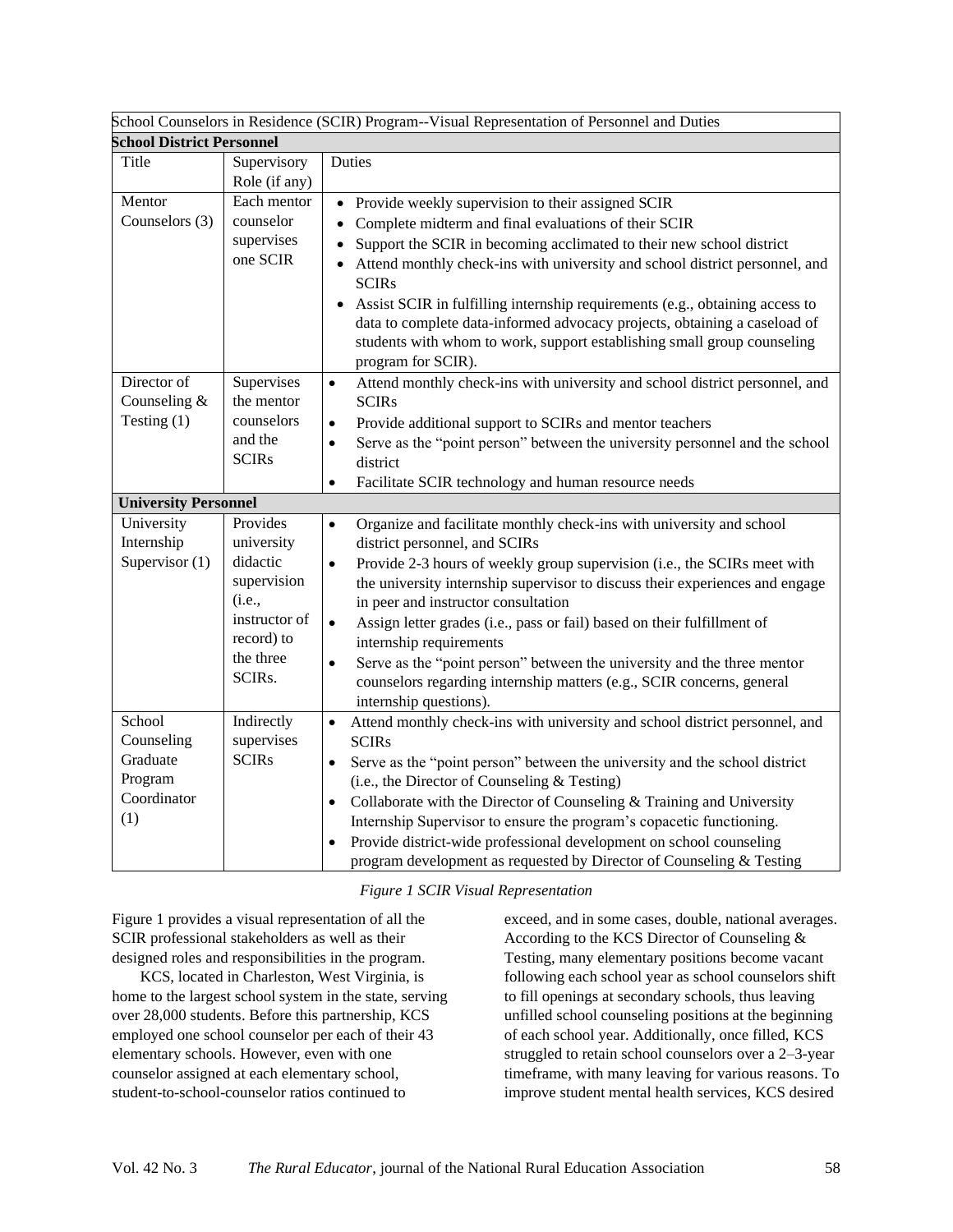to not only recruit and retain school counselors for the existing positions, but to also increase the number of school counselors in the district. For example, it was strongly desired to add at least one full time school counselor to each of the 43 elementary schools. This, however, would complicate finding qualified individuals to apply for and fill these new open positions. While this challenge is not unique to KCS, as the land grant institution in West Virginia, KCS recognized that WVU's school counseling program was well positioned to assist in meeting the county's need to recruit and retain school counselors

#### **What Worked**

To evaluate the program's effectiveness, we measured growth by: reflections written by the three SCIRs, final evaluations by mentor counselors, evaluations from university supervisors, and commentary from the school district's Director of Counseling & Testing. We also looked at course assignments (i.e., the university internship course), described later in this section.

#### **SCIR Commentary**

Overwhelmingly, the SCIRs expressed immense satisfaction in participating in this promising practice, largely determined by reviewing their biweekly internship reflections. One SCIR's commentary effectively encapsulates others' sentiments:

Overall, I have learned so much from [the SCIR experience], and I could truly see myself being happy here, if the opportunity becomes available. The students know me, and I am well adjusted to how our school operates. It will be incredibly exciting to see where next year takes me. I am so grateful for the support of the program, Kanawha County Schools, and my cohort members throughout this time. Counselors are needed more than ever as we look to process the impact that COVID-19 has had on our students and their families.

#### **SCIR Mentor Counselor Commentary**

Aligned with university and programmatic internship requirements, all three SCIRs received formative and summative evaluations, written by their respective mentor counselors. These evaluations provided qualitative (e.g., short answer prompts) and quantitative (e.g., Likert scale questions) data noting SCIR's strengths and areas for growth. Overall, the

mentor counselors spoke highly of both (a) SCIRs' contributions and (b) SCIR's growth. For example,

The students at [elementary school] in Charleston, West Virginia have exceptional needs. The school currently has 6 positions funded by Title 1, a federal program that provides funds to schools with high percentages of low-income students. In 2017, a student survey indicated that more than half of students had experienced or were currently experiencing one or more adverse childhood experiences, also known as trauma. These traumatic childhood experiences have proven to change the composition of the brain and have lasting effects on individuals throughout their lifetimes. [My SCIR] came to [elementary school] with background knowledge in trauma and was eager to help meet the needs of our students. In no time, students and staff saw her as part of the team and valued her input. This was no small task for a brand new SCIR, but she was up for the challenge and did very well.

#### **University Personnel Commentary**

Aligned with the SCIR mentor counselors' commentary, both university-level personnel (i.e., university internship supervisor and the school counseling program coordinator) determined that the SCIR experience was highly beneficial to the partnering school district, SCIRs, and the university. For their internship class, SCIRs were required to independently complete a "data-informed advocacy project." Essentially, this involved (a) SCIRs identifying a data-informed issue impacting their assigned school, (b) developing a targeted intervention to address said need, and (c) proactively developing measures to assess its effectiveness. All three SCIRs, coincidentally, focused their efforts on career knowledge, excitement, and exploration; this topic is highly salient, given the research citing the importance of fostering career interest and excitement in elementary settings (e.g., Akos et al., 2011; Boulden et al., 2021; Knight, 2015; Mariani et al., 2016; Sharf, 2013; Soo Yeon et al., 2015). Moreover, proactively galvanizing career interest has been found to mitigate the likelihood of dropping out of high school, an issue impacting many communities in Appalachia, while simultaneously helping students connect academic achievement with their postsecondary aspirations (Akos et al., 2011; Turner & Lapan, 2013). Unilaterally, data from all three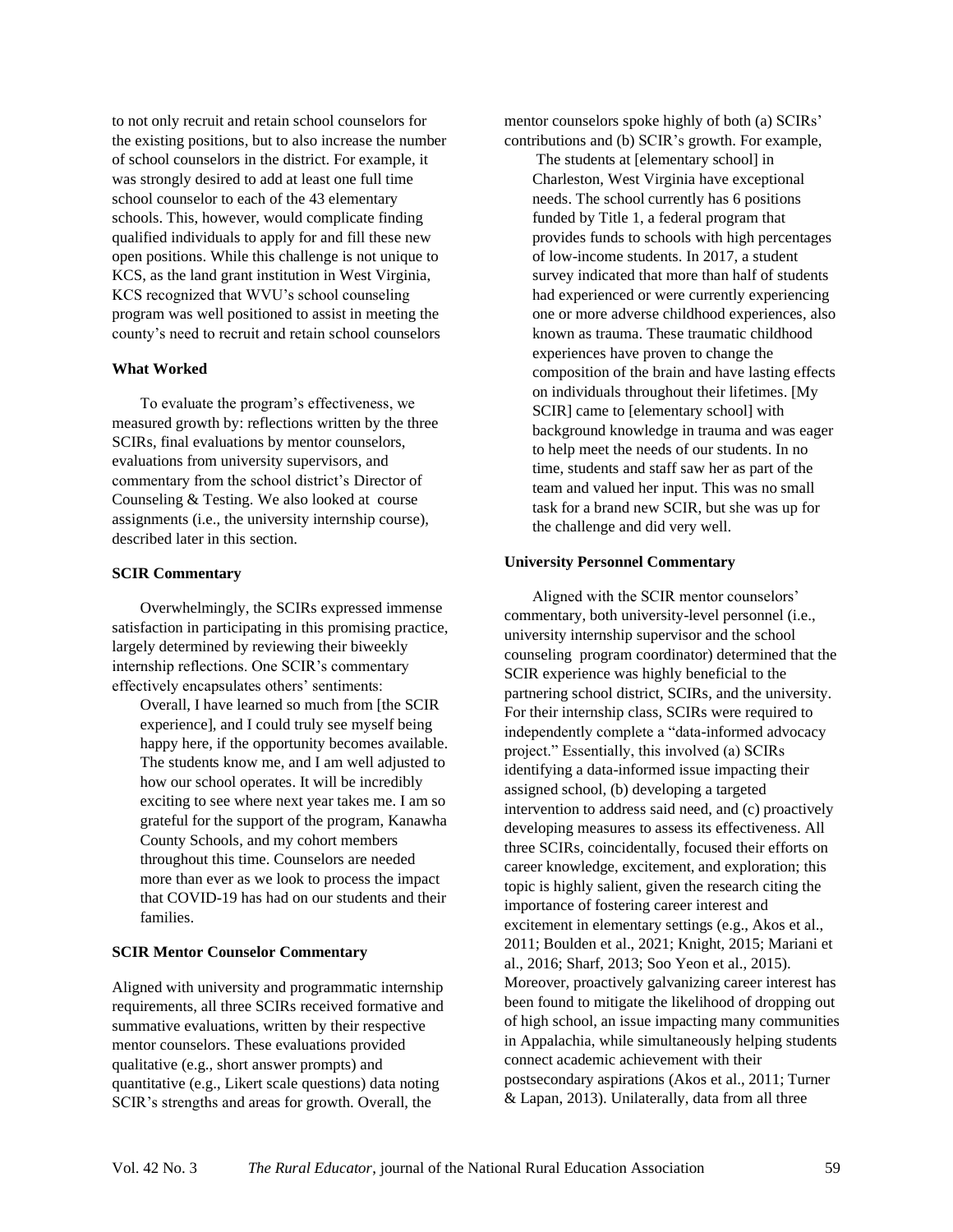SCIR's interventions indicated that their elementary students had increased knowledge and awareness of viable postsecondary career options; moreover, the elementary students expressed excitement regarding pursuing possible passions and living a fulfilling life. The SCIRs also developed and conducted developmentally-appropriate classroom lessons, outside of the data-driven advocacy project, to students on topics such as self-esteem, resilience, peer refusal skills, identifying trusted adults, making good choices, and opioid awareness and prevention. They also provided crisis counseling to students who experienced trauma, connecting them with relevant resources and supports. Overall, the university personnel were pleased at the SCIRs' contributions to their schools and their ability to address critical issues germane to Appalachia.

#### **Director of Counseling & Testing Commentary**

The Director of Counseling & Testing oversees all school counselors within the respective school district, including the mentors who supervised the three SCIRs. The Director of Counseling & Testing also provided positive commentary regarding the SCIRs and the partnership's efficacy in addressing both student and school community needs. Given the growing student needs, likely exacerbated by COVID-19, the supervisor appreciated having three well-qualified SCIRs to support the districts three school counselors and the students with whom they worked. As the supervisor often articulated, "if I could hire all three of them, I would, in a heartbeat!" In fact, due to the practice's effectiveness, the Director of Counseling & Testing successfully advocated for the funding of two additional SCIRs for the subsequent school year, increasing the practice's number of SCIRs from three to five. Thus, it is clear that the SCIR practice is highly valued, as are the SCIRs and their expertise in mental health, trauma, and working within school settings.

#### **Practical Considerations**

While the SCIR promising practice appears to be highly effective at addressing both students' mental health needs and school counseling shortages, we recognize that school districts and universities may encounter barriers related to developing a similar program. Accordingly, it is prudent to discuss potential limitations, along with possible strategies to circumvent these challenges. Firstly, as mentioned

previously, all SCIRs received remuneration for their services, along with a monthly stipend for rent and additional living expenses. While we are fortunate that the school district could invest in the program, we recognize that this component, particularly, is likely a financial barrier for many school districts. Thus, to circumvent this, school districts can consider partnering with a nearby university (most likely, the university with whom the school district would partner) to pursue state, regional, and federal grants that would address most or all financial considerations. This symbiotic relationship is beneficial to both the school district and university. For example, the school district can leverage the university's grant-writing resources and acumen; the partnering university, in turn, can provide meaningful state-level service while fulfilling potential university grant-seeking scholarly and service expectations. Additionally, school districts and universities can consider holding the school district--university check-ins virtually (as opposed to in-person) through a secure web conferencing platform. This is particularly relevant as rural communities often span great distances, thus possibly making in-person meetings challenging. Next, the school district and partnering university may consider developing the SCIR program incrementally; for example, for the first year of implementation, they could allocate one SCIR and one mentor counselor, evaluate the program's effectiveness, and then consider allocating additional funding and resources to expand the program. Lastly, while the university personnel were elated that the mentor counselors were aware of the existing SCIR programs that were in place in other areas of the state, it is possible that the SCIR concept may be foreign to other school districts. Thus, to engender a synergistic and collaborative partnership, it would behoove the school district and university personnel to create formal and informal opportunities to socialize, develop rapport, and better understand the SCIR program (e.g., roles, responsibilities, important contacts). Proactively creating these opportunities will help ensure a collaborative and supportive experience for all.

#### **Conclusion**

In summary, the SCIR program was developed with two principal goals: to address the shortage of qualified school counselors in West Virginia and address the shortage of school-based mental health professionals equipped with the knowledge, skills,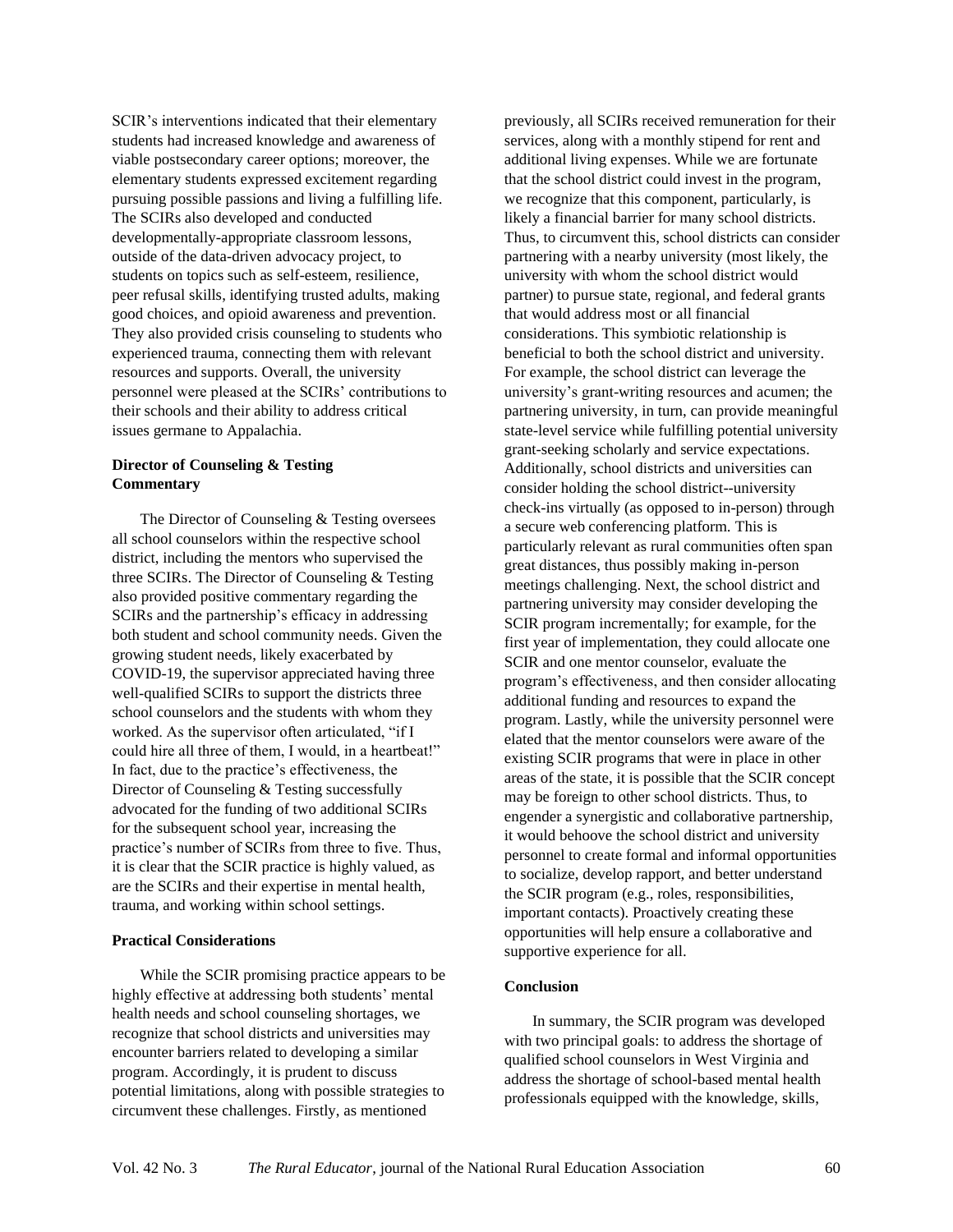and abilities to address pressing student needs. Unanimously, the SCIRs, school district personnel, and university personnel expressed pleasure regarding the program's impact on students, school communities, and the SCIRs' professional growth. While practical considerations exist regarding

program replication, we assert that the SCIR university--school district partnership is an exemplary promising practice, providing additional school-based mental health professionals in highneed rural communities.

#### **References**

Akos, P., Niles, S. G., Miller, E. M., & Erford, B. T. (2011). Developmental classroom guidance. In B. T. Erford (Ed.), *Transforming the school counseling profession* (pp. 202-221). Pearson.

Alisic, E. (2012). Teachers' perspectives on providing support to children after trauma: A qualitative study. *School Psychology Quarterly, 27*(1), 51– 59. https://doi.org/10.1037/a0028590

American Civil Liberties Union. (2019). *Cops and no counselors: How the lack of school mental health staff is harming students*. https://www.aclu.org/sites/default/files/field\_doc ument/030419-acluschooldisciplinereport.pdf

American School Counselor Association. (n.d.-a.). *The role of the school counselor*. https://www .schoolcounselor.org/getmedia/ee8b2e1b-d021- 4575-982c-c84402cb2cd2/Role-Statement.pdf

American School Counselor Association. (2019). *The ASCA national model for school counseling programs*. (4th ed.). Author.

Antoniou, A. S., Ploumpi, A., & Ntalla, M. (2013). Occupational stress and professional burnout in teachers of primary and secondary education: the role of coping strategies. *Psychology*, *4*(3), 349. https://doi.org/10.4236/psych.2013.43A051

Bain, S. F., Rueda, B., Mata-Villarreal, J., & Mundy, M.-A. (2011). Assessing mental health needs of rural schools in South Texas: Counselors' perspectives. *Research in Higher Education Journal, 14*, 1–11.

Boulden, R., Stone, J., & Raisa, S. A. (2021). Supporting the college and career readiness needs of gifted rural elementary school students: Strategies for school counselors. *The Clearing House: A Journal of Educational Strategies, Issues and Ideas, 94(*5), 223-235. http://dx.doi .org/10.1080/00098655.2021.1939248

Bradley, J. M., Werth, J. L., & Hastings, S. L. (2012). Social justice advocacy in rural communities: Practical issues and implications. *The Counseling Psychologist, 40*(3), 363-384. https://doi.org/10.1177/0011000011415697

Butler, A., & Monda-Amaya, L. (2016). Preservice teachers' perceptions of challenging behavior.

*Teacher Education and Special Education, 39*(4), 276-292. https://doi.org/10.1177 %2F0888406416654212

Crosby, S. D., Day, A. G., Baroni, B. A., & Somers, C. L. (2015). School staff perspectives on the challenges and solutions to working with courtinvolved students. *Journal of School Health, 85*(6), 347–354. https:/dx.doi.org/10 .1111/josh.12261

Felitti, V. J., Anda, R. F., Nordenberg, D., Williamson, D. F., Spitz, A. M., Edwards, V., & Marks, J. S. (1998). Relationship of childhood abuse and household dysfunction to many of the leading causes of death in adults: The Adverse Childhood Experiences (ACE) study. *American Journal of Preventive Medicine*, *14*(4), 245-258. doi: [10.1016/s0749-3797\(98\)00017-8](https://doi.org/10.1016/s0749-3797(98)00017-8)

Glover, T. A., Nugent, G. C., Chumney, F. L., Ihlo, T., Shapiro, E. S., Guard, K., Koziol, N., & Bovaird, J. (2016). Investigating rural teachers' professional development, instructional knowledge, and classroom practice. *Journal of Research in Rural Education, 31*(3), 1-16.

Grimes, L. E., Spencer, N., & Jones, S. G. (2014). Rural school counselors: Using the ACA advocacy competencies to meet student needs in the rural setting. *Vistas Online*, *58*.

Holme, J. J., Jabbar, H., Germain, E., & Dinning, J. (2017). Rethinking teacher turnover: Longitudinal measures of instability in schools. *Educational Researcher, 47*(1), 62–75. https://doi.org/10.3102/0013189X17735813

Johnson, J., & Reynolds, S. (2011). Innovative teaching and learning strategies for leadership in context: A rural example. *International Journal of Educational Leadership Preparation, 6*(3), 1.

Kaden, U., Patterson, P. P., Healy, J., & Adams, B. L. (2016). Stemming the revolving door: teacher retention and attrition in arctic Alaska schools. *Global Education Review, 3*(1), 129-147.

Karsenti, T., & Collin, S. (2013). Why are new teachers leaving the profession? Results of a Canada-wide survey. *Education, 3*(3), 141-149. doi:10.5923/j.edu.20130303.01